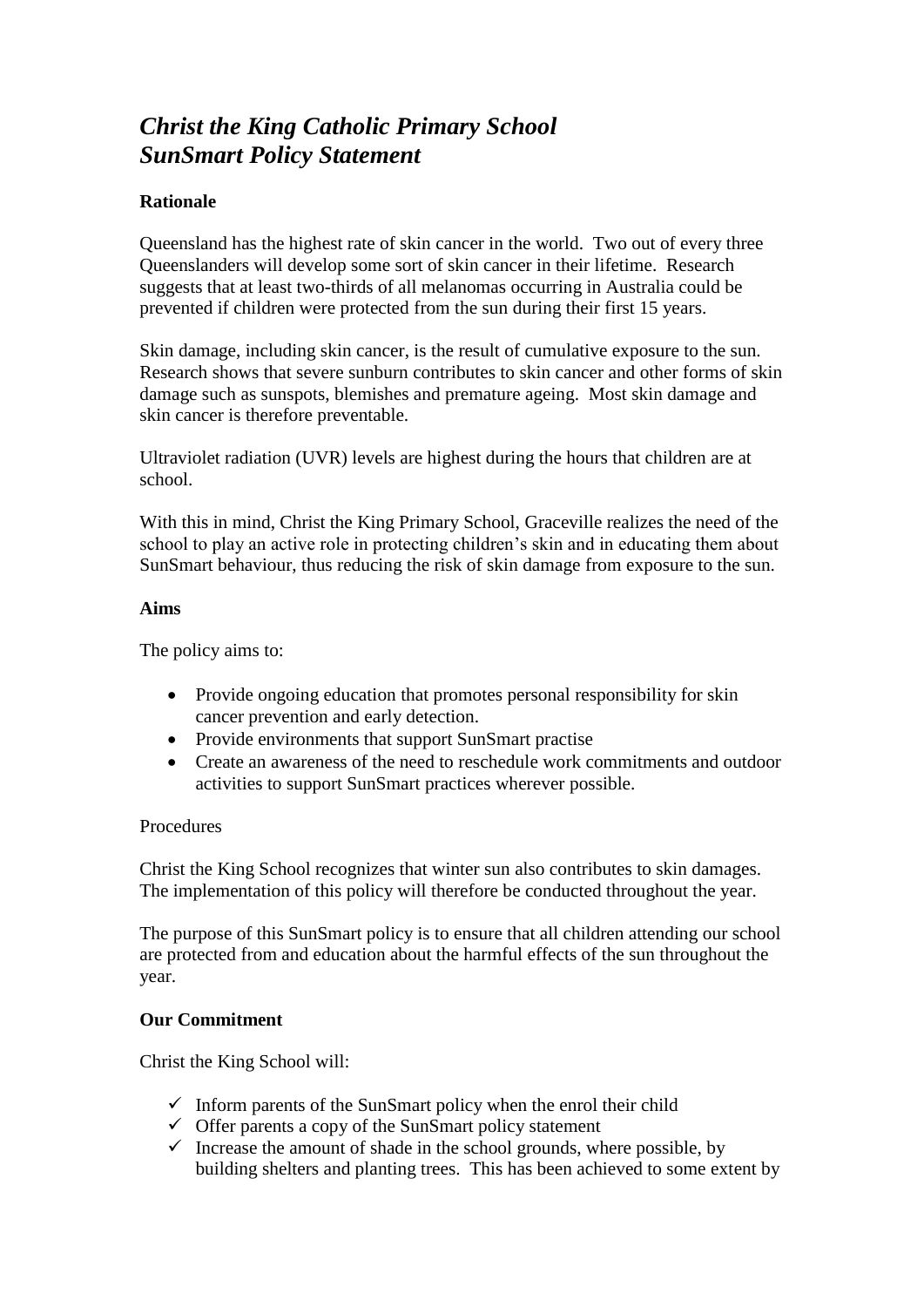shade cloths, a large undercovered area for assembly and a large variety of activities. There are also large shady mature trees under which the children have lunch and at times do other activities. With the school renovations and proposed relandscaping new trees will be planted in the new playground area.

- $\checkmark$  Incorporate education programs that focus on skin cancer prevention into the school curriculum.
- $\checkmark$  Encourage all teachers and staff to act as positive role models for children in all aspects of SunSmart behaviour.
- $\checkmark$  Seek ongoing support from parents and the school community for the SunSmart policy and its implementation, through newsletters, parent meetings etc.
- $\checkmark$  Encourage all student sand staff to wear hats that protect the face, neck and ears, and SPF 30 or higher, broad-spectrum, water-resistant sunscreen, when involved in outdoor activities.
- $\checkmark$  Direct students without adequate sun protection to use shaded or covered areas at recess and lunch times. "If you want to play wear a hat today" "No hat No play No fun today".
- $\overrightarrow{R}$  Review the school dress code to conform with the Queensland Cancer SumSmart clothing guidelines. The school is working towards a SunSmart uniform with the broad brimmed hat, navy colouring, longer shorts, dresses, and sunsmart material for uniforms.
- $\checkmark$  Encourage a SunSmart swimsuit to be worn at school swimming lessons eg Rash vest covering shoulders.
- $\checkmark$  Try to ensure that, wherever practicable, outdoor activities take place before 10am or after 2pm (Australian Eastern Standard Time). This is the ideal and it is acknowledged that it is not always possible to exclude all outdoor activities from 10am to 2pm.
- $\checkmark$  Try to ensure that adequate shade is provided at sporting carnival and other outdoor events eg. Tents, shaded grandstands, marquis.
- $\checkmark$  Review the Sunsmart policy annually.

# **Our Expectations**

Parents/carers will:

- $\checkmark$  Provide a SunSmart hat for their child and ensure that they wear it to and from school. Our school hat is a navy broad-brimmed hat and complies with recommendations from the Queensland Cancer Fund with its' brim being 8cm.
- $\checkmark$  Ensure that child applies SPF 30 or higher, broad-spectrum, water-resistant sunscreen 20 minutes before leaving for school.
- $\checkmark$  Ensure that their child's clothing provides adequate protection from UVR. The Queensland Cancer Fund recommends clothing that has the following features: dark coloured, collars and sleeves, closely woven fabric, natural fibre. The CTK uniform complies with these recommendations.
- $\checkmark$  Act as positive role models by practicing SunSmart behaviour.
- $\checkmark$  Support the school's SunSmart policy and help to design and regularly update the policy.

Students will: